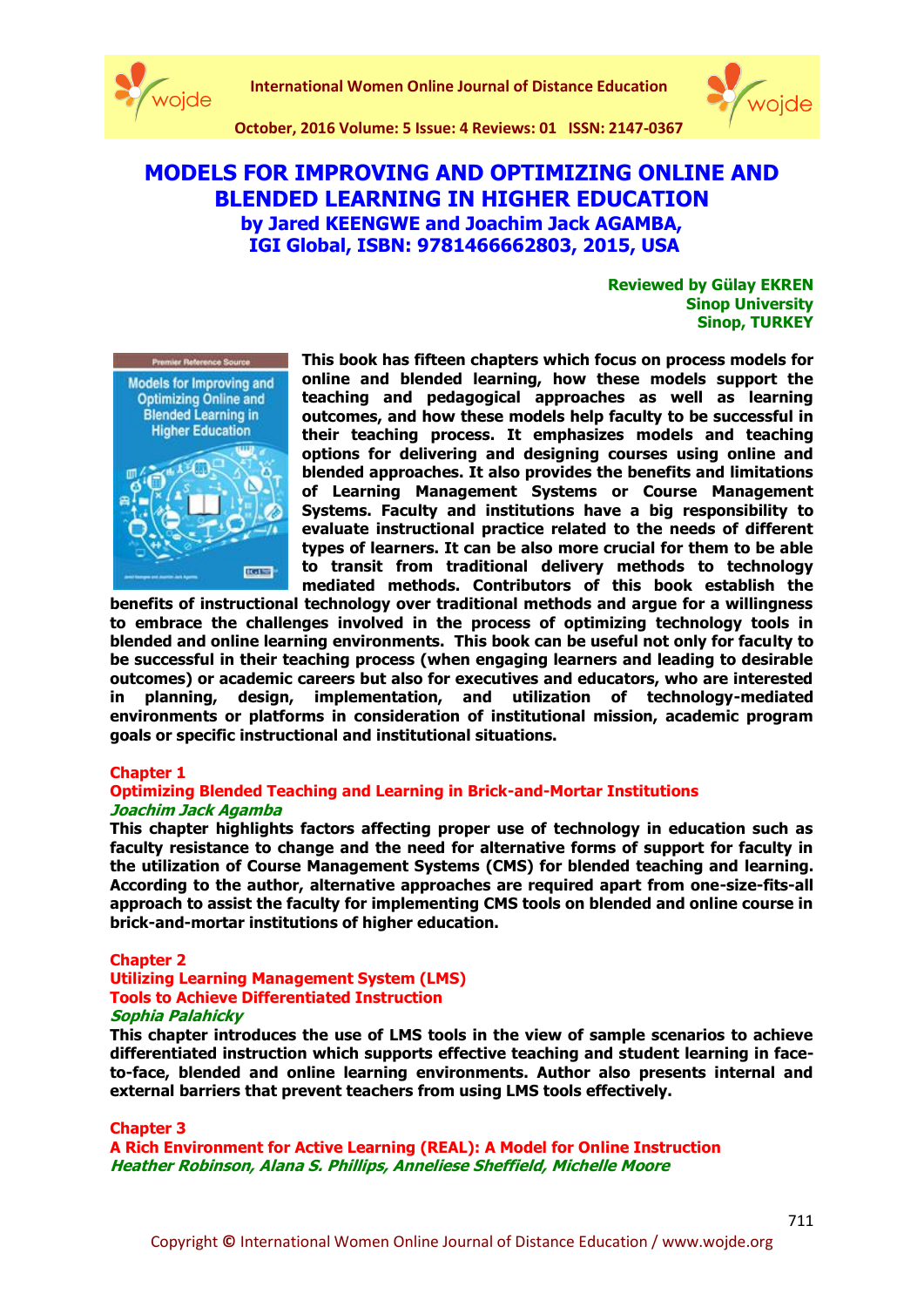



**This chapter proposes a social constructivist instructional model named Rich Environment for Active Learning (REAL), which evolves from constructivist principles to enhance student knowledge construction in online higher education courses. Authors describe four attributes of REAL as a viable model in the context of benefits and opportunities to the students. They also suggest the use of a Learning Management System with REAL model to provide enriching social constructivist learning environment.**

## **Chapter 4**

## **Active Learning Strategies for Online and Blended Learning Environments Cynthia Cummings, Diane Mason, Kaye Shelton, Katie Baur**

**This chapter provides a set of teaching and learning methods for faculty to support active learning strategies; such as simulations, role playing, problem-based and project-based learning, case-based learning, web 2.0 tools (wikis, blogs), collaboration methods, peer editing, peer instruction, feedback, building online community, online icebreakers, and flipped classrooms.**

#### **Chapter 5**

## **Cultivating Community in Online and Blended Learning Environments Tracy W. Smith, Emory Maiden III**

**The authors of this chapter provide experiences of instructors who are working for Appalachian State University, USA. This chapter presents the cases of three instructors to provide tools and methods for promoting social, cognitive and teaching presence in online course environments. This chapter also highlights the challenges of faculty about online instructions.** 

#### **Chapter 6**

## **Serving Nontraditional Students: Meeting Needs through an Online Writing Program**

**Dianna L. Newman, Meghan Morris Deyoe, David Seelow**

**This chapter presents the effectiveness of multimedia supported online writing tutorials developed for nontraditional students in higher education.** 

**The tutorials are five web-based modules on Moodle platform. Multiple external specialists reviewed the modules in terms of content and instructional design. Before the pilot application of these tutorials, an online survey about learning style, writing efficacy, and technology efficacy of modules were conducted with students. The findings of this study support the investigation of learner characteristics as a part of module development or curriculum material development.** 

#### **Chapter 7**

**Blended for Student Engagement and Retention: The Case of Cinema and Visual Culture and Healthy Lifestyle Studies Ishmael I. Munene, Flower Darby, John Doherty**

**This chapter examines the literature on blended learning and then presents an analysis of two implementations of blended courses at Northern Arizona University (NAU). This chapter highlights the benefits of advanced technology in terms of pedagogical approach, course structure, and redesign process of courses in traditional and online classes by the way of two exemplary courses. According to authors, blended learning courses need institution and faculty support, student engagement to provide blended learning opportunities.**

**Chapter 8 Student Outcomes and Retention in Online Academic and Training Programs R. S. Hubbard**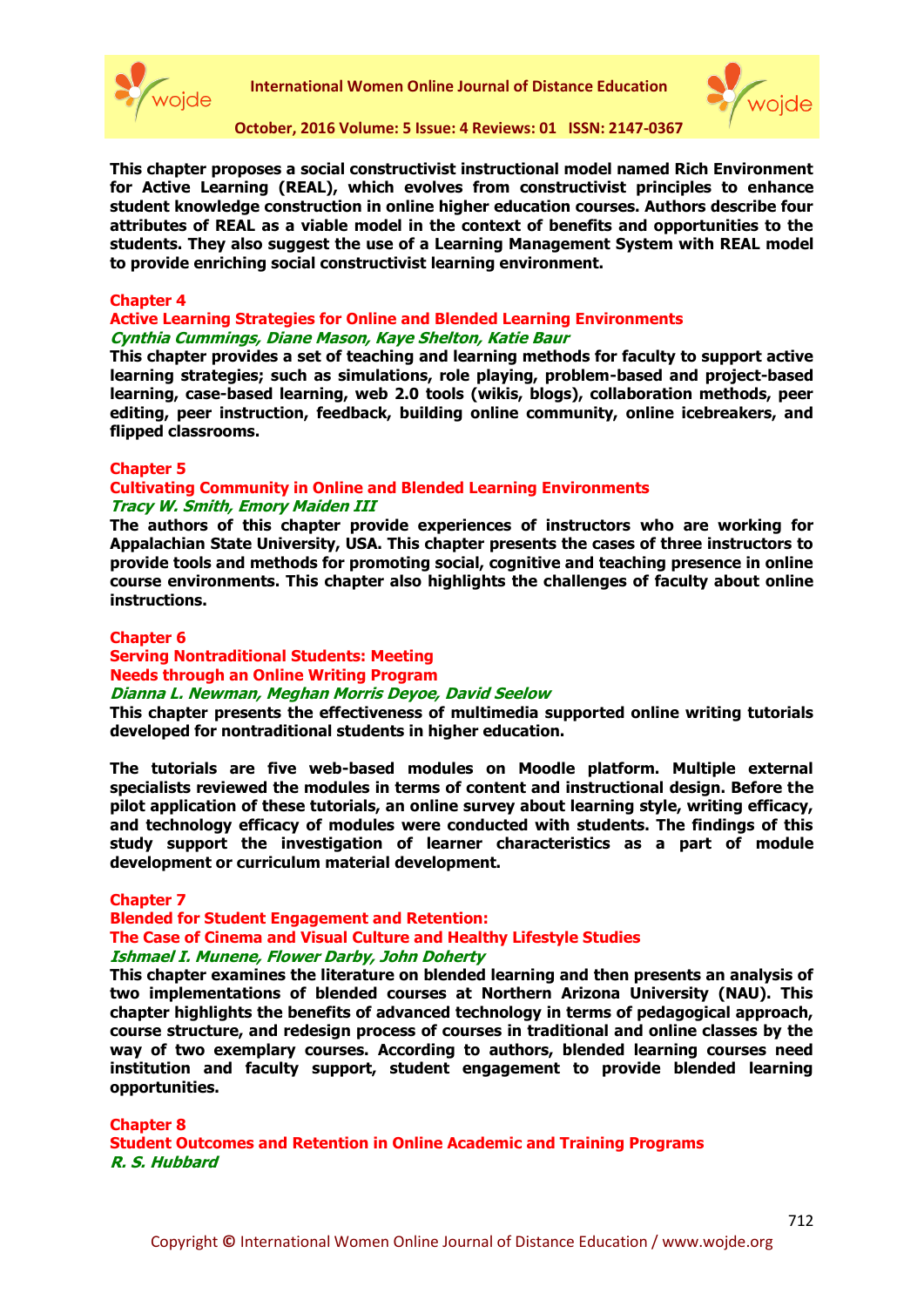



**This chapter presents a brief background about online education in such issues; student retention, outcomes of online education, professional development and problems associated with online education. Then a set of recommendations are elaborated for meeting successful student outcomes and retention in online education. These recommendations focus on self-directedness of online learners, faculty's role in keeping students on track, taking specific steps to increase social presence, the use of team management tools, supporting online faculty and using a learning management system.** 

#### **Chapter 9**

#### **Blending in the Humanities: Course Model and Assessment Results Astrid Klocke, Danielle Hedegard**

**This chapter presents a course in Cinema Studies from Northern Arizona University (NAU) which was redesigned as a blended course for two programs. After blended version, student enrollment has increased continually by over 1000% in two years. The signature assignments with standard rubrics; one for assessment and one for grading, used to measure students' ability and learning. Besides, the success of redesigned course was assessed with institutional data and also qualitative data from surveys and reflective essays. The authors offer blended design to increase student learning and faculty teaching.**

#### **Chapter 10**

## **Using Instructional Design Goals to Appropriately Classify Instructional Design Models Shani Salifu**

**This chapter examines different instructional design models under an assertion declared by Gustafson and Branch (2007) which built around the ADDIE (Analyze, Design, Develop, Implementation, and Evaluate) principles. Firstly, authors underline the importance of choosing an appropriate instructional design model based on the match between the design situation (classroom, product, and system) assumptions and model characteristics. Then, the selected characteristics which are used to classify instructional design models are introduced, and some key characteristics of Classroom, Product and Systems design models are discussed as an example for each of them.** 

#### **Chapter 11**

#### **A Model for Improving Online**

# **Collaborative Learning through Machine Learning**

#### **E. Muuro Maina, Peter W. Wagacha, Robert O. Oboko**

**This chapter proposes a model which integrates Weka clustering algorithms into Moodle platform to improve online collaborative learning. The model uses collaboration competence levels (clusters) of students as high, medium, and low to apply machine learning algorithms such as clustering algorithm. Authors also create an interface in Moodle to provide learners an immediate feedback that allows the instructor to send a SMS or an email either to entire cluster or to a single student.** 

#### **Chapter 12**

## **Blogs in Teacher Education: Knowledge Sharing Among Pre-Service Teachers on a Group Course Blog Peggy Semingson**

**This chapter presents a case study to examine asynchronous learning tools such as blogging to foster blended learning in a face to face course.** 

**This study also looks three types of elements (teacher presence, social presence, and cognitive presence) included Community of Inquiry Framework (Garrison and Arbaugh, 2007) which can be used to design computer mediated learning to support blended learning. Blog data were gathered from undergraduate students of traditional preservice**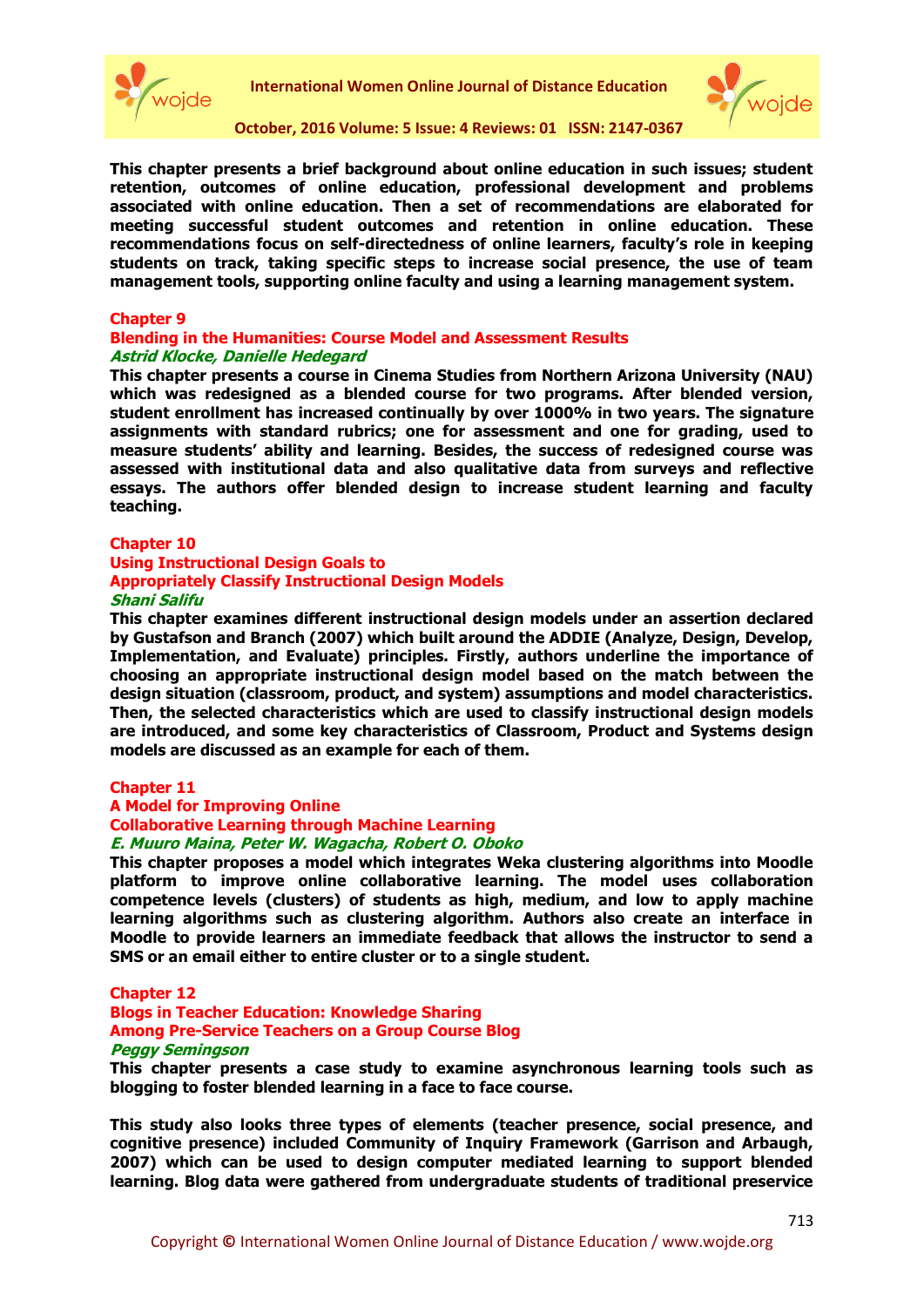



**course by semi-structured instructor-designed prompts and additional readings. Students had guidelines and a simple rubric for their blog assignments. The author examines and discusses teacher presence, social presence, and cognitive presence in this course related to students' blog posts and comments with scholarly literature.**

## **Chapter 13**

**Using Technology to Enhance Teacher Preparation Field Experiences Ursula Thomas**

**This chapter highlights the role of field experiences as well as benefits and challenges in teacher education. Field experiences types such as professional development schools, service learning, alternative placements, laboratory experiences, studying abroad, and paid field experiences, technology enhanced field experiences, paired filed placements are introduced briefly. And then an online learning management system named Desire 2 Learn was used for managing field experiences and gathering data for program assessment and accreditation in a teacher education program.**

## **Chapter 14**

### **Blended Learning and Digital Curation: A Learning Design Sequence Nathaniel Ostashewski, Romana Martin, Andrew Brennan**

**This chapter provides an integration of digital curation activities into a blended higher education course. According to this chapter, digital curation activities provide a method to prepare students for lecturers to support critical analysis skill development and also provide a roadmap for lecturers who want to engage students in pre-lecture, flipped, or blended learning activities. The authors firstly present challenges and benefits of engaging students in digital curation activities. Then they represent the blended learning sequence in the context of a third year business education course in an Australian university.** 

#### **Chapter 15**

## **Learning through Web-Based Authoring Tools**

#### **Tony Lee, Doo Hun Lim**

**This chapter introduces the role of web-based authoring tools from the learners' and faculty's perspective in learning environments. It also highlights four different generational learners (traditionalist, baby boomers, and generation X, generation Y) and their values, preferred leadership styles, learning and communication styles. Then the impact of web-based authoring tools in online learning has discussed in the context of different characteristics of the four generations.**

#### **CONCLUDING REMARKS**

**This is a book which introduces process models for improving and optimizing online and blended learning in higher education. According to book features of these models need to be firstly based on learning outcomes but also faculty and institutional goals, specific instructional and institutional situations and contextual realities.** 

**In this context, Chapter 6, Chapter 8, and Chapter 12 focus on learning outcomes, Chapter 2, Chapter 9, and Chapter 15 present contextual reflections, Chapter 1, Chapter 10 and Chapter 14 guides the choice of instructional design situations,** 

**Chapter 4, Chapter 5, and Chapter 7 provide guidelines for faculty to develop learning strategies for online or blended environments, Chapter 3, Chapter 11, and Chapter 13 present a roadmap for engaging new models to improve online and blended learning. This book can be beneficial primarily for faculty and educators to optimize technology tools as well as alternative instructional models in online and blended learning environments.**